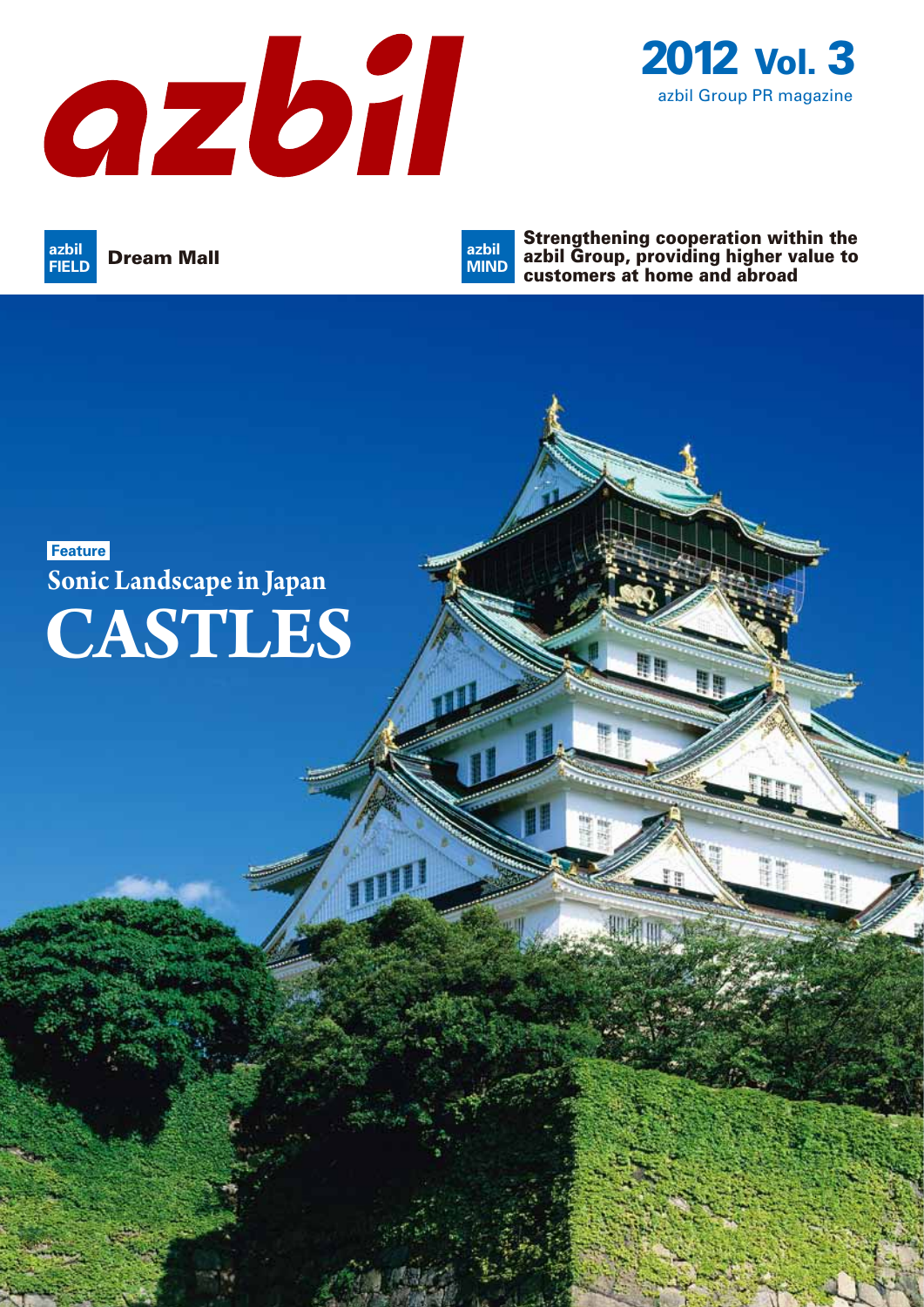**Conic Landscape in lapan** 

**Castles** 

# Japanese castles still



### 【*kyu, kyu, kyu, kyu*】 〜キュ、キュ、キュ、キュ

Floorboards on every floor in the castle keep are painted with black lacquer, creating a calm, subdued impression. This black appearance has earned the *Matsumoto, Nagano Prefecture*

nickname *karasu-jo*, or Crow Castle.





The white plaster walls make this the most beautiful castle in Japan. It was Japan's first World Heritage Site. Because the stately white appearance resembles a white heron, it has been nicknamed the White Heron Castle.



### *Himeji Castle Himeji, Hyogo Prefecture*

This castle stands upon a hilltop 40 meters above the Kiso River. The view from the keep is magnificent. *Inuyama, Aichi Prefecture*

*Inuyama Castle*



The great variation in gables of this relatively small castle keep creates a graceful appearance. *Hikone Castle Hikone, Shiga Prefecture*



*Castles and castle ruins can be found throughout Japan. Most of the original structures have been lost and some have been reconstructed in modern times, but a number of well-preserved castles allow the visitor to walk through it, offering a glimpse of* **samurai** *life several hundred years in the past. Some castles offer tours where you take off your shoes to walk along wooden halls. When you reach a certain point, the wooden floorboards creak, making a sound* 

*described in Japanese as* **"kyu, kyu, kyu, kyu."** *Such a hallway has what is known as a "nightingale floor," for the "chirping" floorboards. The corridor's function was to notify the castle's occupants of the presence of intruders,* **ninja** *or otherwise. The visitor is thus reminded of the castle's original function as a structure to protect the lord of the regional domain.*

cree. The reasoning behind their destruction is thought to be as a measure to prevent former *samurai* from occupying and fortifying themselves within the castles, particularly since the castles had originally been designed to withstand attack from outside.

 In the Second World War, air raids and fire destroyed many more original structures, so today a mere 12 castles with the original castle tower and other important structures remain. These castles were built between the early 16th and late 17th centuries. Four have been designated as national treasures (Matsumoto, Himeji, Inuyama and Hikone Castles), while Himeji Castle has been named a World Heritage Site.

### **O**Stone dropping **@Spikes**

The premiere attraction of the Japanese castle is its tower, the castle keep. As the tallest structure in the castle, the main tower is highly ornamental, serving as an impressive display of the military might and wealth of its *daimyo*, or feudal lord. The keep often is a three- or fivestory structure, with each story smaller than the one below, an architectural technique unique to Japan. The roofs are sharply recurved, with decorative triangular gables known as *hafu*. These give the keep both a graceful and imposing appearance. The castle keep largely served a symbolic purpose and was relatively sparse on the inside, compared to its external splendor. Aside from its strategic function in offering a view of both the castle grounds and surroundings, historical records indicate that it was not extensively used otherwise. The feudal lord lived in a low structure known as a *goten*, or palace, and his retainers also lived in one-story buildings.

 After fully appreciating the keep's extravagant exterior, the visitor's attention is drawn to other interesting details. Signs that the castle once served as a military fortress can still be found today. Massive stone walls keep those approaching the central keep circling the complex and turning corners, and stone steps are designed to subtly upset the climber's stride. These structural details were all designed to keep attackers from making a fast, sweeping approach. Openings in projecting parapets known as machicolations allowed stones to be dropped on wall climbers, and small holes that were round, triangular, or square in shape allowed arrows or guns to be shot while providing nearly full cover. It could even be fun to tour a castle

as if you were a *ninja* trying to avoid detection while searching for the lord in his castle.

### Traps and other defensive devices lie behind the beautiful appearance

The buildings atop steep stone walls obstructed penetration by attackers through the use of steel spikes and openings specifically built for dropping stones.



The joists supporting the floorboards are held together with steel cramps

so that when a person steps on the floorboards, the action of the cramps moving up and down creates the chirping sound, *"kyu, kyu, kyu, kyu."* This trap was named for the sound, which resembles the cry of the *uguisu*, a small bird that can be found throughout Japan, when it flies across an open space. Although the 12 extant castles do not offer the experience, visitors to Kyoto can experience the nightingale floor at places like Nijo Castle or Chion-in Temple.

*Uguisubari: Nightingale floor*

number of castles had dwindled to about 170. During the Meiji Restoration that followed, many castles were destroyed by government de-



 It is said that at one time Japan had more than 25,000 castles. These included simple stockades of a kind, but it is certain that up to the end of the Warring States (*Sengoku*) Period (1467-1568) a considerable number of castles had been built to carefully mark delineated territory. After countless battles, only the strongest feudal lords remained standing. Far fewer castles remained standing, as well. By the end of the Edo Period, the became the town symbol. Fights ritory, so the castle also functioned Of the 47 prefectural capitals of that is used by the public as a park

Castles play an important role in the history of Japan. Up until the Edo Period (1603-1867), castles were places where feudal lords conducted their political business and also served as residences. Towns developed around castles, and the castle

over castles signified fights over ter-

as a strategic fortress in battles.

Japan, more than 30 were originally castle towns. Many still have a castle standing in the middle of the city

and that attracts many tourists.

Twelve castles preserved

in their original state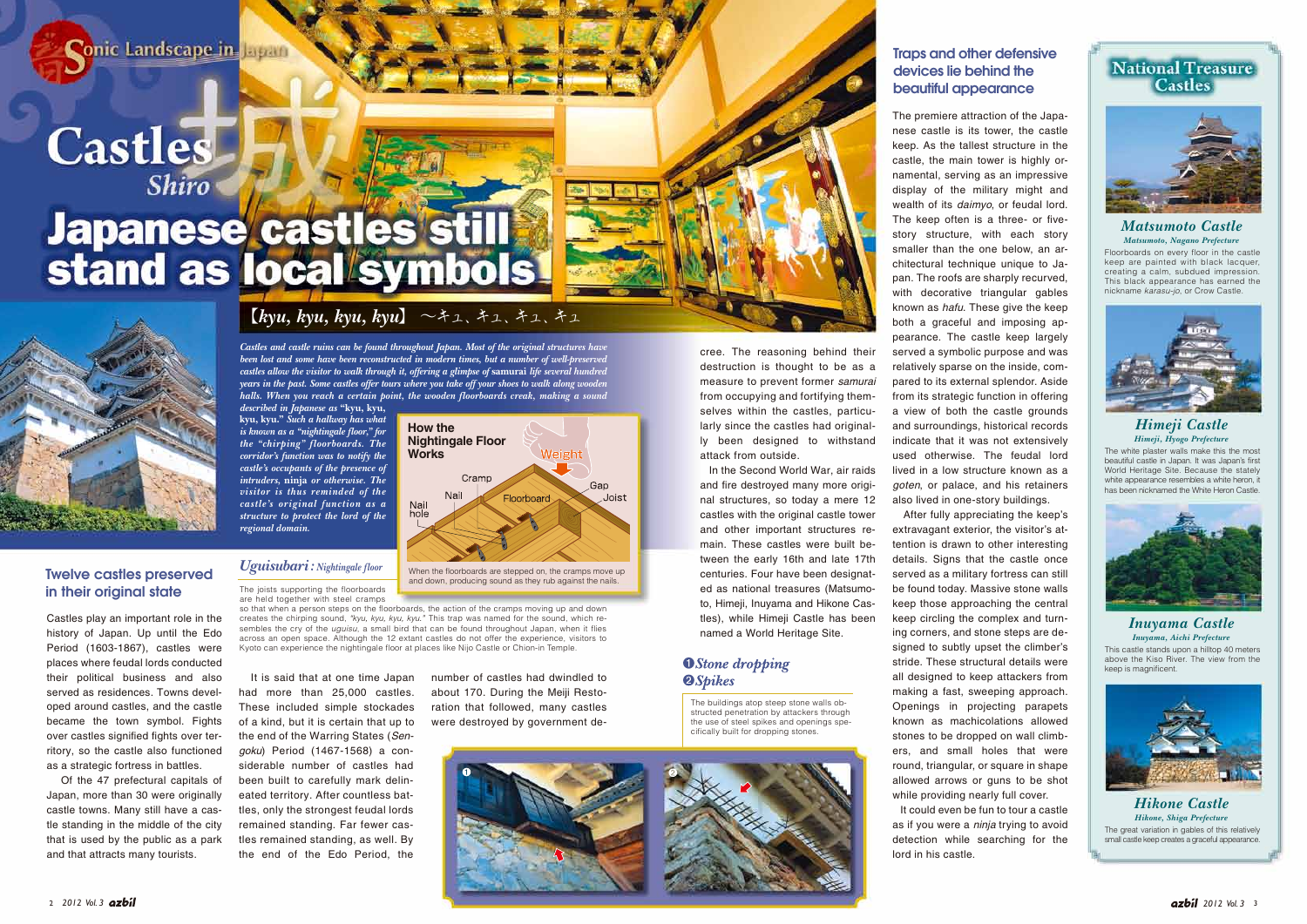Dream Mall

Case Study

# *FIELD*



Dream Mall, located in Kaohsiung City, is the largest shopping complex in Taiwan. In an effort to lower the mall's electricity expense, the operator implemented energy-saving measures utilizing technologies and know-how from Japan, a front-runner in energy conservation. These measures enabled the operator to generate energy savings that far exceeded the original target while minimizing investment risk through the use of ESCO services.

advanced technologies and know-how was the decisive factor in choosing Azbil as a partner."

 After officially selecting Azbil in October 2009, President Fair Development adopted two measures to be implemented as ESCO<sup>\*1</sup> business using a 3-year, guaranteed-savings method. One measure was installing Azbil's savic-net™FX Building Management System as the BEMS<sup>\*2</sup> to control the intermittent operation of the mall's 102 air-conditioners (76 general-purpose air-conditioners and 26 for the electrical and machine rooms). The other was replacing the 2,232 sets of light fixtures in the mall's parking areas and President Fair Development's office space with high-efficiency ballast-equipped lights.

 Mr. Wang said: "Azbil proposed additional energy-saving measures, such as using inverters for cooling water pumps to control variable flow rates. However, we thought the construction work involved could negatively affect our tenants' businesses, so this time we decided on two measures: the intermittent operation of air-conditioners using BEMS and the replacement with energy-efficient lighting."

The facility renovation for Dream Mall's two buildings was completed in June 2010. After one year of operation, the mall's energy-saving efforts had yielded positive results. Specifically, the ESCO service guaranteed an energy cost reduction of NT\$2.4 million per year; however, the energy

cost savings through the use of intermittent operation of air-conditioners and of energy-efficient lighting for one year, from July 2010 to June 2011, reached NT\$2.8 million, an achievement rate of 117%.

 Mr. Wang said: "We are extremely satisfied with not only the highly stable operation of Azbil systems and equipment but also the local Azbil Taiwan staff and their consistently positive stance toward providing support." President Fair Development plans to continue fine-tuning the systems and equipment introduced this time and further drive energy conservation initiatives for the mall's facilities. It also hopes to apply this know-how to other facilities that it manages and operates.

 Mr. Chen said: "In December 2011, we began construction of a new shopping mall in Tainan, one of the principal cities in Taiwan. For this mall, we are positively examining the use of the energy-saving measures that were proposed by Azbil but weren't applied to Dream Mall."

> **1**s*ESCO (Energy Service COmpany) business* This business pro conserving energy in plants and buildings. There are two types of ESCO service contracts. One is the "guaranteedsavings contract" where customers raise funds for initial investment by themselves, and the other is the "sharedsavings contract" where the service provider shoulders the initial cost. In both types of contracts, the service provider guarantees the amount of energy cost reduction, from which facility investment can be re

 Mr. Chang said: "While the demand for energy conservation is growing globally, the extremely low cost for utilities such as electricity and water usage in Taiwan, compared with Japan and other countries, has been hampering the progress of energy conservation activities in Taiwan. We hope that Dream Mall will serve as a model facility to raise awareness among companies and citizens of Taiwan. We also look forward to implementing more innovative energy-saving proposals from Azbil, which will firmly support our energy conservation activities."



Taiwan occupies an area of 35,873 square kilometers and has a population of about 23 million people. Today, its economy is experiencing rapid growth on a global scale. Throughout history, Taiwan and Japan have maintained close relations; in recent years, they have developed close business ties, mainly in the IT, semiconductor and electronics industries.

 Dream Mall opened on March 30, 2007 in Kaohsiung, a commercial and port city in southern Taiwan, as the largest shopping mall in Taiwan. Occupying an area of about 50,000 square meters, the mall comprises two buildings; one in front and the other behind, both with nine floors above ground, a rooftop and two floors underground. Together, these buildings house over 800 shops, restaurants, recreation facilities and art zones, offering over 1,000 brandname products. The mall bustles with shoppers and visitors, attracting 35,000 on weekdays and 100,000 on

weekends and holidays.

 Dream Mall is operated and managed by President Fair Development Corp., a subsidiary of the Uni-President Group, Taiwan's largest food manufacturer and distributor. Since the mall opened, the energy cost for operation had been an issue for the company.

 Mr. Chang said: "Our main problem was how to lower the monthly electricity cost of over NT\$20 million for the entire facility. Moreover, for the Uni-President Group, the promotion of energy conservation is one of the Group's corporate social responsibility initiatives, so we are required to strengthen the company's energy-saving measures."

President Fair Development considered several approaches to implementing more effective measures, one of which was adopting technologies and know-how from Japan, a front-runner in energy

conservation. It consulted with Mitsubishi Corporation, a company having deep ties with the Uni-President Group. Mitsubishi Corporation then decided to collaborate with Azbil Corporation, its business partner in the jointly owned and operated Japan Facility Solutions, Inc., in making a proposal to President Fair Development.

 Mr. Chen said: "Aside from Azbil, there were 3 or 4 suppliers we had in mind, including a vendor who was in charge of our facility management system. After reviewing the proposal from Azbil, we visited the company in Japan and saw first-hand its wealth of expertise in energy conservation. Our strong interest in utilizing these

### *Key issue of reducing the electricity cost of the largest commercial facility in Taiwan*

### *Selecting a business partner in*





### *ing target after one year of operation*

In the central monitoring room, the savic-net FX was installed as the BEMS.





**2**s*BEMS (Building Energy Management System)* hize the energy consumption for an entire building or plant by automating the monitoring and control of energy consumed by energy-using facilities and equipment including district heating/cooling equipment.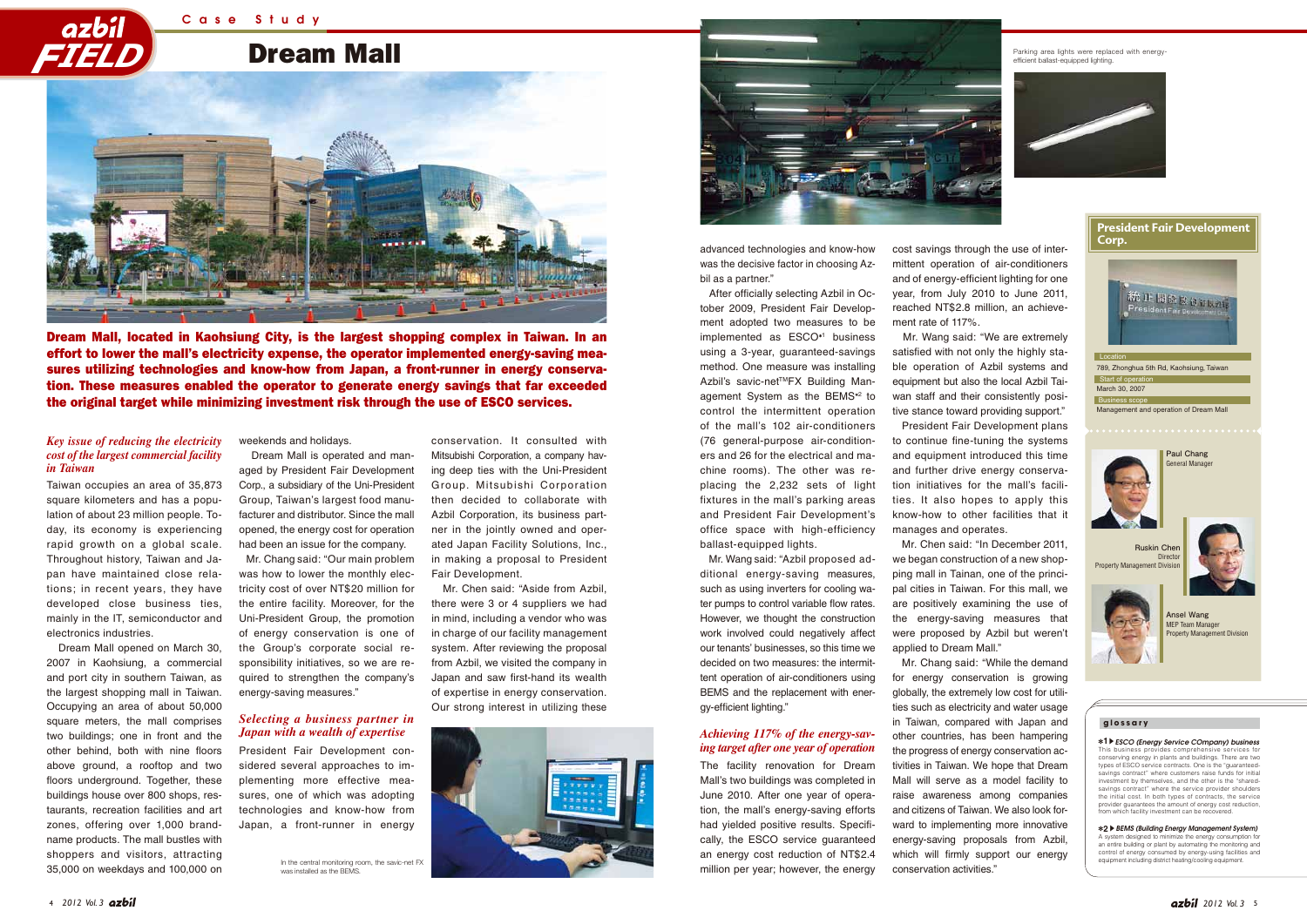for the management and operation of buildings, factories and plants by delivering product and service solutions and helping to resolve customers' onsite problems, which is the strength of the azbil Group. In order to provide such solutions to customers on a global scale, the Group's business infrastructure is being fortified.

 This requires, as a key factor, cooperation between the companies engaged in the BA, AA and LA businesses within Azbil Corporation as well as between the azbil Group companies. Various measures have been taken to facilitate cooperation such as organizational changes, which include unifying the service departments within each business unit, providing a unified contact point for customers and promoting collaboration internationally. Moreover, in terms of product development and manufacturing, it is hoped that our capabilities to solve customers' problems on site can be further improved by sharing core technologies and know-how within the BA, AA and LA fields.

 In the future, guided by the "humancentered automation" philosophy, the azbil Group as a whole will strengthen its internal cooperation, accelerate business expansion both at home and abroad and together strive to maximize the value provided to customers.

In 2006, the 100th year since its establishment, Azbil Corporation adopted the Group philosophy of "human-centered automation" and the Group symbol "azbil." Under the 10-year plan, which began in 2004, the four years from 2010 to 2013 are designated as the Period of Growth. At the turning point of this period, in the present year, on April 1, the company name was changed from Yamatake Corporation

to Azbil Corporation. Group companies in Japan also changed their names to include "Azbil" so that Group companies worldwide now have azbil in their brand and corporate names.

 This new start was also marked by a shakeup in management, including new directors and executive officers. Hirozumi Sone has become President and CEO of Azbil Corporation, with Keiichi Fuwa as President of Building Systems Company and Masato Iwasaki as President of Advanced Automation Company. The new management of Azbil Corporation will strive to reform business structures and operations and enhance the enterprise value of the Group as a whole to realize the azbil Group's long-term goal of becoming a "top-class global automation enterprise."

In the present environment, with increasing market uncertainty inside and outside Japan due to factors like the sharp appreciation of the yen and financial instability in Europe, future prospects are difficult to forecast. Additionally, society has been consistently pressing forward with mechanization and automation. At such a time, it is



necessary not only to pursue efficiency but also to think about how safety and peace of mind can be ensured and how people and machines, and people and the natural environment, can coexist.

 Against this backdrop, Azbil Corporation has made a fresh start. Based on the Group philosophy of "human-centered automation," Group companies have together been providing value to customers and will continue to do so through the azbil Group's three core businesses of Building Automation (BA), Advanced Automation (AA) and Life Automation (LA). In each of these

businesses, areas of coordination and cooperation will be further strengthened and expanded.

 First, the BA business offers safety, peace of mind and comfort in buildings as well as provides life cycle solutions for HVAC instrumentation systems and security systems which assist customers' management through optimum building control and operation. Especially after the Great East Japan Earthquake, in addition to existing needs such as cutting  $CO<sub>2</sub>$  emissions and saving energy, the need to curtail electricity usage has been rising rapidly. To respond to such needs, Azbil Corporation proposes solutions for "visualizing and forecasting" based on the azbil Group's unique measurement and control technologies, to help to improve the indoor environment of buildings of any type or size. There is strong demand both inside and outside Japan for the azbil Group's unique solutions for improving indoor environments, from surveying and planning to building operation; and we will continue to develop such solutions.

 For customers in the industrial sector, such as factories and plants, the AA business proposes solutions for manufacturing sites to realize higher productivity while ensuring workers' safety and comfort. By capturing the fastgrowing trend of globalization due to

the sudden changes in customers' business conditions and industry structure, Azbil Corporation creates value with customers at their sites worldwide and provides optimum solutions for factories and plants. Already, customers' manufacturing sites are moving out of Japan and expanding into China, Southeast Asia, Europe and North America, and furthermore into India, the Middle East, and Central and South America. By sharing customers' problems and proposing solutions that exceed customers' expectations and by making full use of our on-site capabilities, we can help customers to realize the innovation they desire.

 In the LA business too, business activities will be strengthened with a view to providing higher added value to communities and to the lives of people in them. In the Life Assist field, the need for nursing care has been increasing due to Japan's rapidly aging society. The business for residential central air-conditioning systems providing comfort and environmental efficiency is being developed in Japan, while the business that supports essential lifelines, such as gas and water supply, is expanding in Japan and abroad. The LA business aims to be a comprehensive provider of products and services that meet the needs of customers.

In promoting its three businesses, BA, AA and LA, the azbil Group emphasizes the importance of developing them on a global scale. Especially in China and Southeast Asia, conserving energy and electricity has become a national issue, resulting in increased expectations of owners of factories, plants, buildings and houses for the products, services and technology offered by the azbil Group.

 We intend to provide not just products and technologies but also support



#### *Drawing upon the collective strength of all Group companies to further enhance the value provided to customers*

### *In tandem with the corporate name change, new management*

**Hirozumi Sone President and Chief Executive Officer, Azbil Corporation**



**Keiichi Fuwa Executive Director and Managing Executive Officer, and President of Building Systems Company, Azbil Corporation**



**Masato Iwasaki Executive Director and Managing Executive Officer, and President of Advanced Automation Company, Azbil Corporation**

#### *Sharing group companies' core technology and know-how and strengthening business infrastructure globally*



## **Strengthening cooperation within the azbil Group, providing higher value to customers at home and abroad**

On April 1, 2012, Yamatake Corporation made a fresh start, changing its name to Azbil Corporation and changing its management. The corporation now has a new president and CEO, as well as new presidents of the Building Systems Company and Advanced Automation Company. Under new management and following its "human-centered automation" philosophy, Azbil Corporation will further accelerate the reform of its business and operational structures and maximize the value provided to customers.